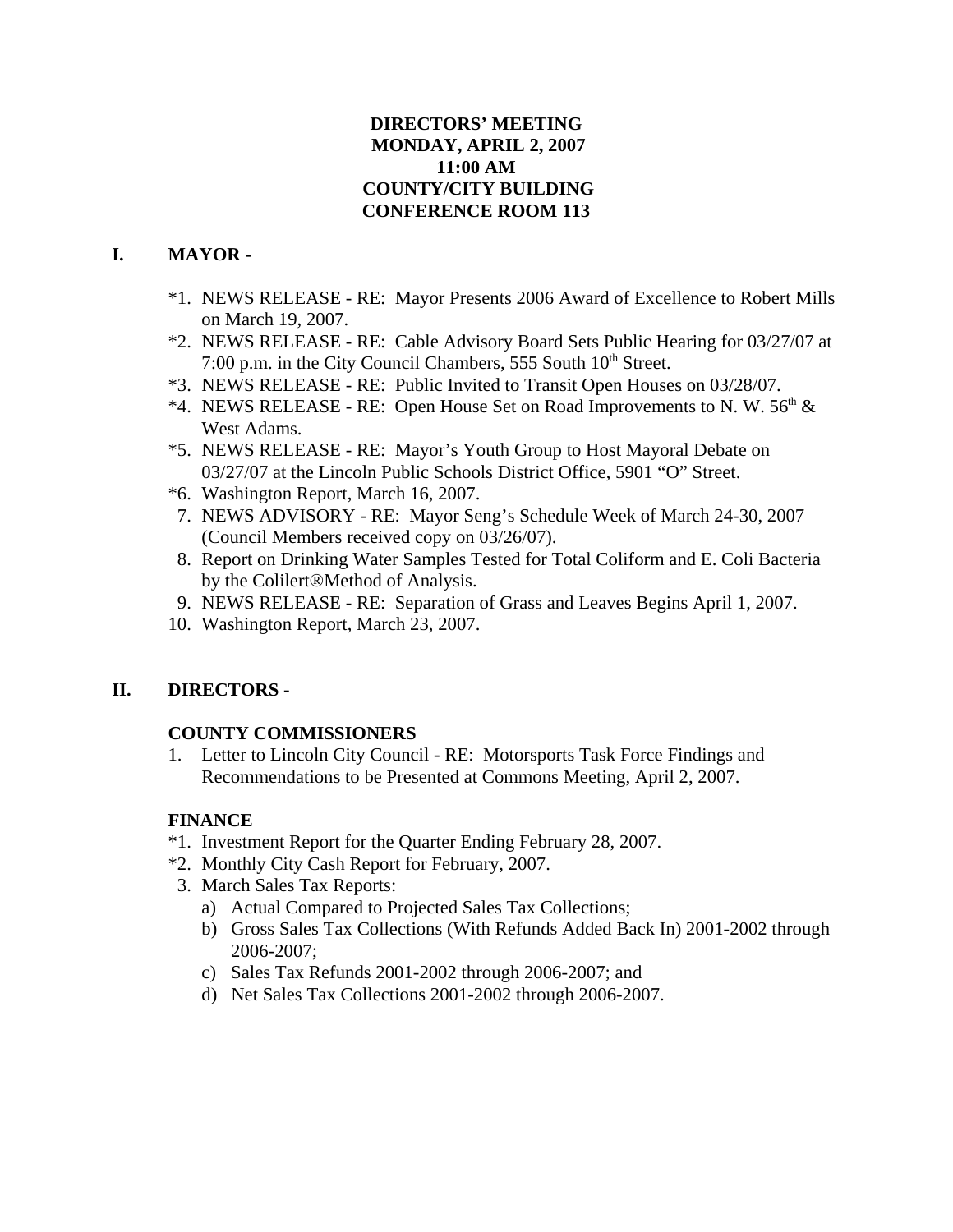## **FIRE**

- 1. Memo from Interim Fire Chief Wright RE: Pace Woods Donation for Diving Communications Equipment.
- 2. Response Letter from Interim Fire Chief Wright to Mr. Pace Woods RE: Donation to Fund Underwater Communications Equipment.

## **HEALTH**

\*1. NEWS RELEASE - RE: Lincoln-Lancaster County Environmental Awards Nominations Sought.

## **PLANNING COMMISSION FINAL ACTION** .....

\*1. Comprehensive Plan Conformance No. 07001 - Permanent Conservation Easement South  $105<sup>th</sup>$  & "A" Streets - Resolution No. PC-01042.

# **PUBLIC WORKS & UTILITIES**

- \*1. ADVISORY RE: Public Meeting Northwest 56th & West Adams Project #701906.
- \*2. Memo on Policy for \$750,000 Bond Money.

## **URBAN DEVELOPMENT**

\*1. Street and Alley Vacation No. 07001, 84th Street Right-of-Way South of Highway 2.

**III. CITY CLERK** 

# **IV. COUNCIL REQUESTS/CORRESPONDENCE -**

## **JONATHAN COOK**

- \*1. Email from Karl Fredrickson, Public Works & Utilities, answering question on residential street lighting, with link to web page.
- \*2. Letter from Charles Calcaterra RE: Existing problems with Time Warner Cable.
- 3. Letter from Charles Calcaterra RE: After communication with Time Warner Cable.

# **ANNETTE McROY**

\*1. Letter from Shelley Zaborowski - RE: Proposed motorsports complex location.

## **PATTE NEWMAN**

1. E-Mail from Jane McDonald - RE: Calvert Recreation Center.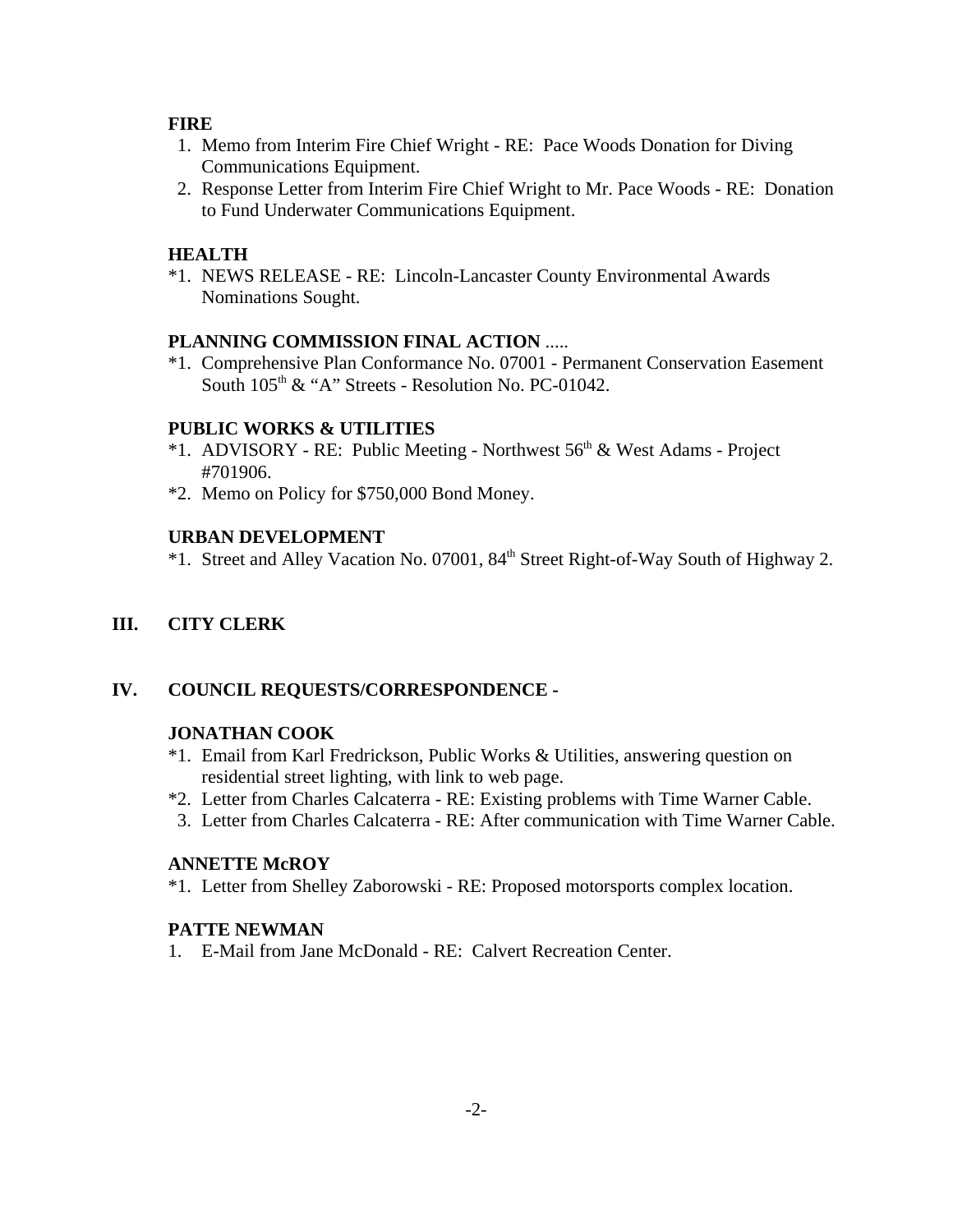## **V. MISCELLANEOUS**

- \*1. Email from Shannon McGovern RE: Drag strip location.
- \*2. Email from Shannon McGovern RE: Thoughts on Motorsports opportunities.
- \*3. Email from J. R. Brown RE: Motorsports Task Force.
	- 3a) Email from J. R. Brown providing link to Motorsports Task Force Survey website.
- \*4. Letter from an anonymous writer RE: 48<sup>th</sup> and Vine Streets.
- 5. Letter with newspaper article from Nancy Russell RE: Dr. Johns store.
- 6. Email from Bruce Focken RE: Time Warner problems.
- 7. Email & link to article from SW Mc RE: Midwest Motorsports promoting pledges and support for Nebraska Motorplex.
- 8. Email from Trent & Mona Welsh RE: Continuing problems with Time Warner Cable which are not user issues.
- 9. Email from Darryll Pederson RE: Proposed actions on StarTran.
- 10. E-Mail from Richard Batten RE: Time Warner Navigator software.
- 11. E-Mail from Dan Trausch RE: Time Warner-The Cable Advisory Board.
- 12. E-Mail from Joel Ludwig RE: City-County Common Meeting on Motorsports Task Force Report.
- 13. Letter from Dolores Beckmann; Helen Ann Ubick; and Grace Mills RE: The proposed StarTran route and hour changes.

# **VI. ADJOURNMENT**

## **\*HELD OVER FROM MARCH 26, 2007.**

da040207/mmm/tjg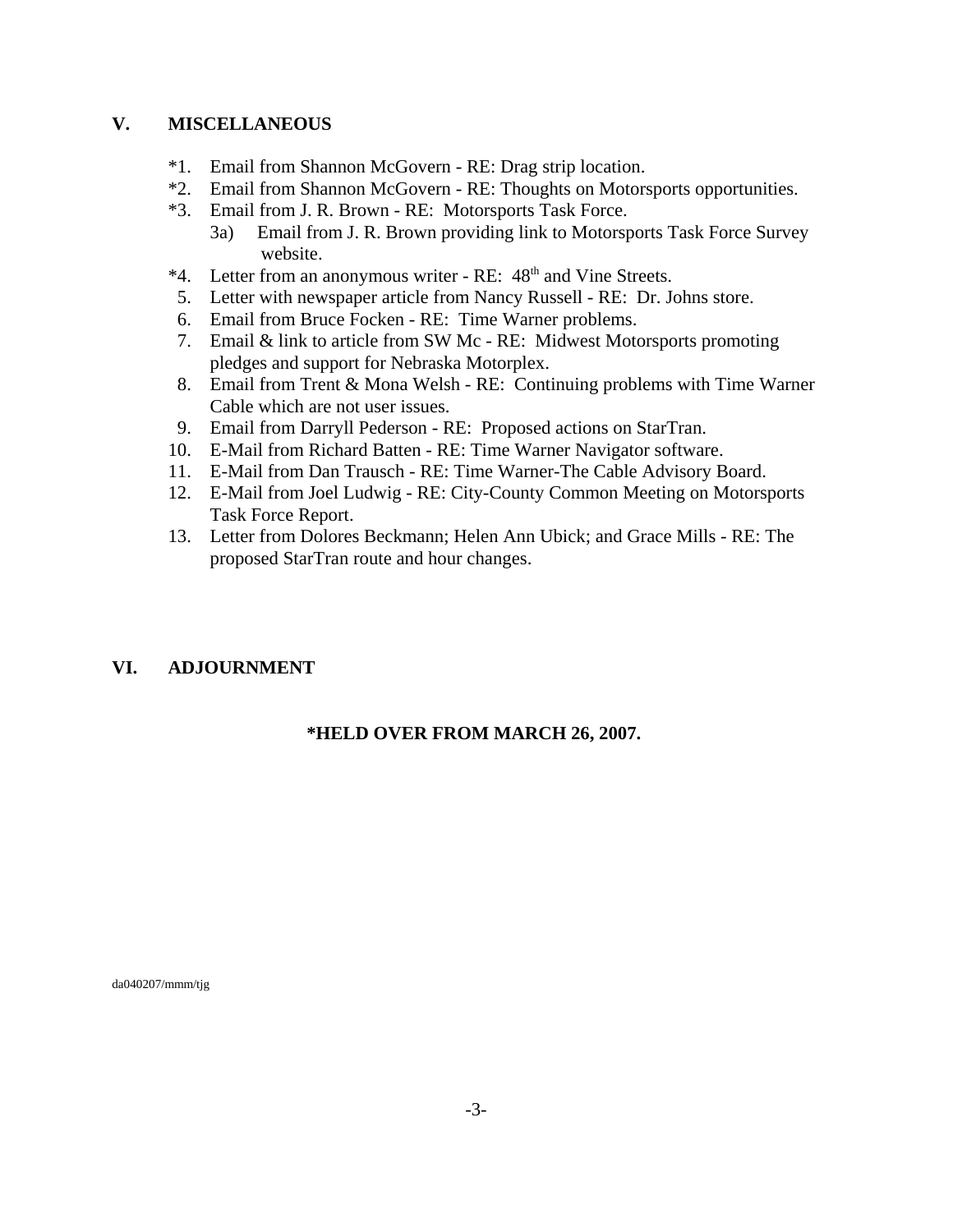## **MINUTES DIRECTORS' MEETING MONDAY, APRIL 2, 2007 11:00 AM COUNTY/CITY BUILDING CONFERENCE ROOM 113**

**Council Members Present:** Patte Newman, Chair**;** Dan Marvin, Vice-Chair; Ken Svoboda, Jon Camp**,** Annette McRoy, Jonathan Cook, Robin Eschliman

**Others Present:** Mayor Coleen Seng, Mark Bowen, Ann Harrell, Lin Quenzer, Mayor's Office; City Clerk Joan Ross; Dana Roper, City Attorney; Directors and Department Heads; Tammy Grammer, City Council Staff; Deena Winter, Lincoln Journal Star Representative, and Coby Mach, LIBA.

Meeting convened at 11:03 a.m.

Location Announcement of the Nebraska Open Meetings Act: A Copy of the Nebraska Open Meetings Act is Located on the Wall at the Rear of this Room.

#### **I. MAYOR -**

Mayor Coleen Seng stated Bonnie Coffey's picture was on the top portion of the newspaper this morning.

Mayor Seng reported we have several people from the City side that are board members of the First Choice Credit Union, Marc Wullschleger, Don Taute, Jerry Shorney, and Joan Ross is on the Credit Committee.

Mayor Seng called on Directors. June Pederson (Aging Director) stated Item 18 on their Agenda today is an agreement between the City and the Aging Center for rent. We have just negotiated with them, they asked for rent, we worked through this and agreed to \$150 a month that we will pay them. We have a program that meets once a week, we don't feed them but we do programming. The issue on the agenda says the contract runs from March 1, 2007 to September 30, 2008 but it's supposed to be 2007. It has a thirty day written out for either one of us, they can get out by giving us thirty days notice and so can we. When we were discussing this with Modesta Putla, she had asked for that which is probably what happened in the discussions but it was my intent to have it just last that period of time. So, she will keep Council posted and let them know what's happening. *[#18, 07-51, Approving an Agreement between the City and the Asian Community & Cultural Center for the lease of space by the Lincoln Area Agency on Aging for its ActivAge Center program at 2615 "O" Street, for a period of March 1, 2007 through September 30, 2008.]*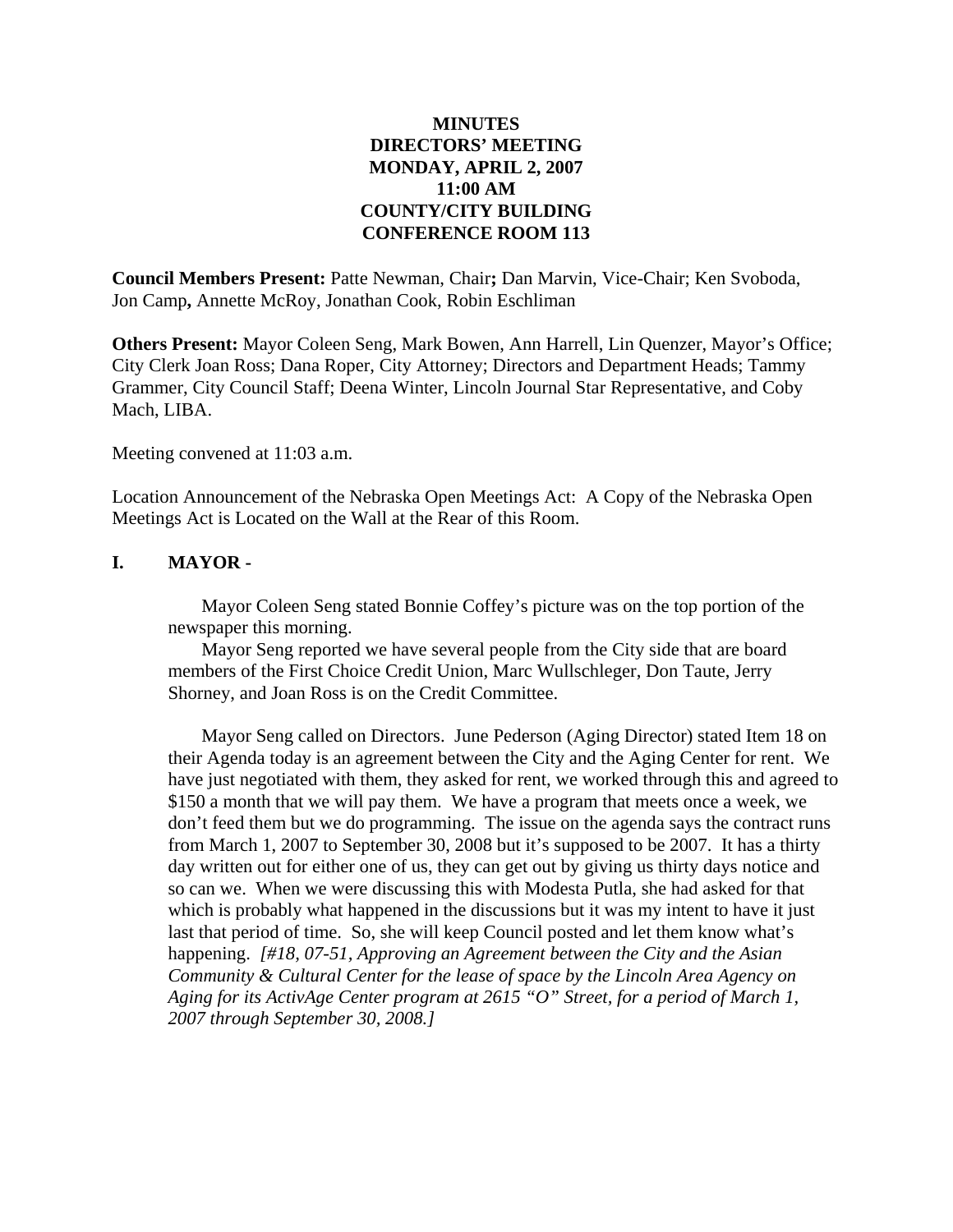Karl Fredrickson (Public Works & Utilities Director) stated there is a Motion-To-Amend relating to the Woodlands at Yankee Hill project in regard to Items 5, 6, & 7. *[#5, 07R-79, Approving the Woodlands at Yankee Hill Conditional Annexation and Zoning Agreement between Carl and Vickie Schmidt, SAP-SE LLC, Midwest Net Lease Investors SE LLC, and Calruby LLC, and the City of Lincoln, relating to the annexation of approximately 194 acres of property generally located on the east side of 70th Street south of Yankee Hill Road.; #6, 07-45, Annexation 05015 - Amending the Lincoln Corporate Limits Map by annexing approximately 245 acres of property generally located southeast of the intersection of S. 70<sup>th</sup> Street and Yankee Hill Road.; and #7, 07-46, Change of Zone 05068 - Application of Carl Schmidt, Midwest Net Lease Investors, and SAP-SE, LLC for a change of zone from AG Agricultural District to R-3 Residential District for a planned unit development and approving a development plan for approximately 500 dwelling units and approximately 324,000 square feet of commercial and office area over the underlying R-3 zoning district, on property generally located southeast of the intersection of S. 70th Street and Yankee Hill Road. ]* 

Police Chief Tom Casady reported about some good things on ordinance changes they've made have done. Council passed an ordinance and was effective on December 1<sup>st</sup> about salvage metals, it makes it more difficult for people to sell stuff when they have a criminal record. He has been waiting for about three months to go by before he gave a report on it which he handed out to Council. A huge decrease in the number and the dollar amount these thefts are down by more than two-thirds, we have taken some of our thieves out of the business so thank-you.

Police Casady stated Annette (McRoy) just asked me about an incident that happened on a block from her and this is another ordinance that did something really good. We had a call at 1045 New Hampshire yesterday morning where a man called us and told us that someone was hiding in his mattress. We arrived and found him holding a locked and cocked .45 semi auto pistol, he has some mental health issues, and he had the pistol in his possession to protect himself from people that were hiding in his mattress. He had 24 fire arm weapons that we took away from him under the ordinance Council passed making it unlawful for people who have been convicted of crimes of violence like assault to possess fire arms. He had a conviction for  $3<sup>rd</sup>$  degree assault so another good example of where something they did helped us a lot so thank-you.

- \*1. NEWS RELEASE RE: Mayor Presents 2006 Award of Excellence to Robert Mills on March 19, 2007. — NO COMMENTS
- \*2. NEWS RELEASE RE: Cable Advisory Board Sets Public Hearing for 03/27/07 at 7:00 p.m. in the City Council Chambers, 555 South  $10<sup>th</sup>$  Street. — NO COMMENTS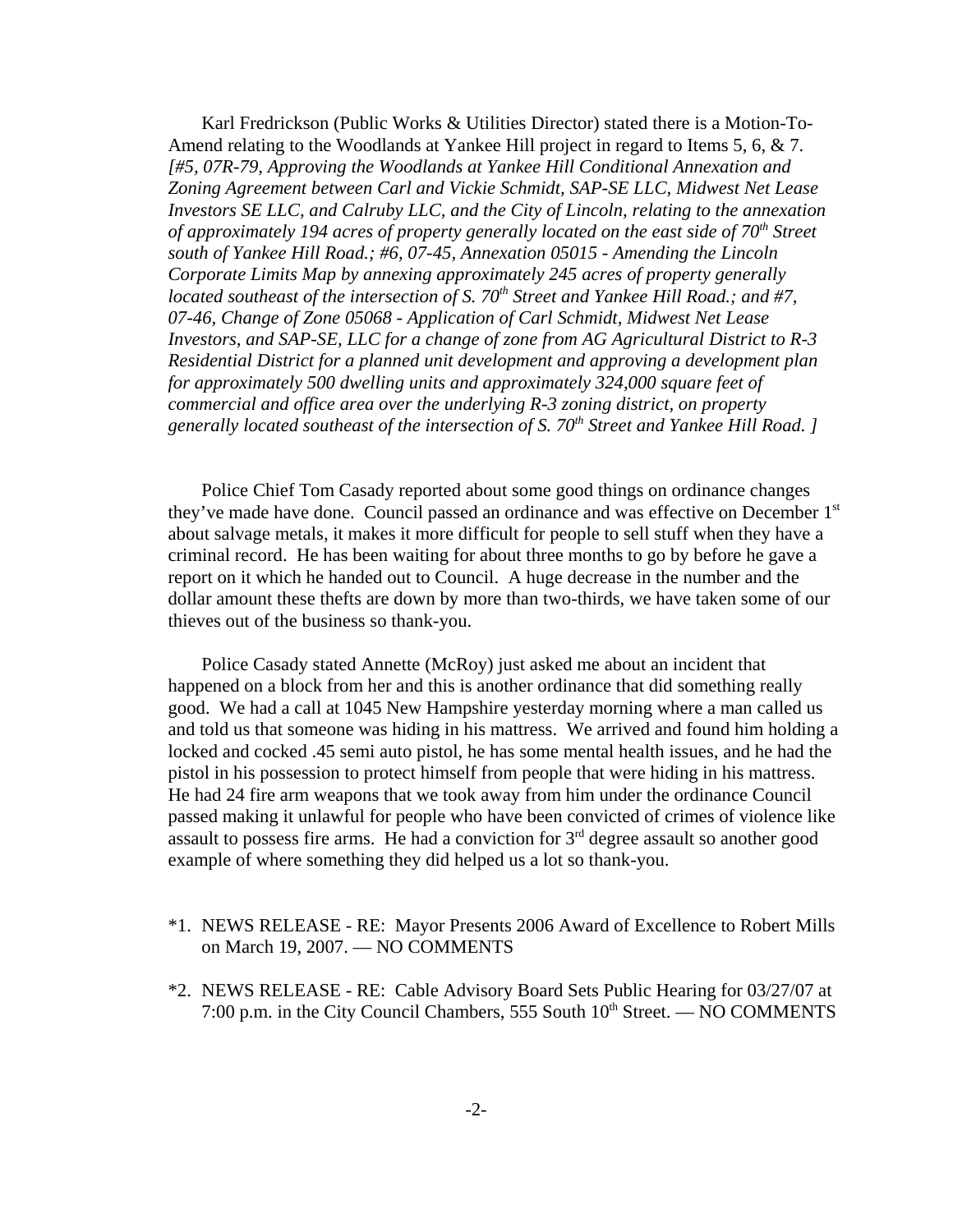- \*3. NEWS RELEASE RE: Public Invited to Transit Open Houses on 03/28/07. NO **COMMENTS**
- \*4. NEWS RELEASE RE: Open House Set on Road Improvements to N.W.  $56<sup>th</sup>$  & West Adams. — NO COMMENTS
- \*5. NEWS RELEASE RE: Mayor's Youth Group to Host Mayoral Debate on 03/27/07 at the Lincoln Public Schools District Office, 5901 "O" Street. — NO **COMMENTS**
- \*6. Washington Report, March 16, 2007. NO COMMENTS
- 7. NEWS ADVISORY RE: Mayor Seng's Schedule Week of March 24-30, 2007 (Council Members received copy on 03/26/07). — NO COMMENTS
- 8. Report on Drinking Water Samples Tested for Total Coliform and E. Coli Bacteria by the Colilert®Method of Analysis. — NO COMMENTS
- 9. NEWS RELEASE RE: Separation of Grass and Leaves Begins April 1, 2007. NO COMMENTS
- 10. Washington Report, March 23, 2007. NO COMMENTS

## **II. DIRECTORS -**

## **COUNTY COMMISSIONERS -**

1. Letter to Lincoln City Council - RE: Motorsports Task Force Findings and Recommendations to be Presented at Commons Meeting, April 2, 2007. — NO COMMENTS

## **FINANCE** -

- \*1. Investment Report for the Quarter Ending February 28, 2007. NO COMMENTS
- \*2. Monthly City Cash Report for February, 2007. NO COMMENTS
- 3. March Sales Tax Reports: NO COMMENTS
	- a) Actual Compared to Projected Sales Tax Collections;
	- b) Gross Sales Tax Collections (With Refunds Added Back In) 2001-2002 through 2006-2007;
	- c) Sales Tax Refunds 2001-2002 through 2006-2007; and
	- d) Net Sales Tax Collections 2001-2002 through 2006-2007.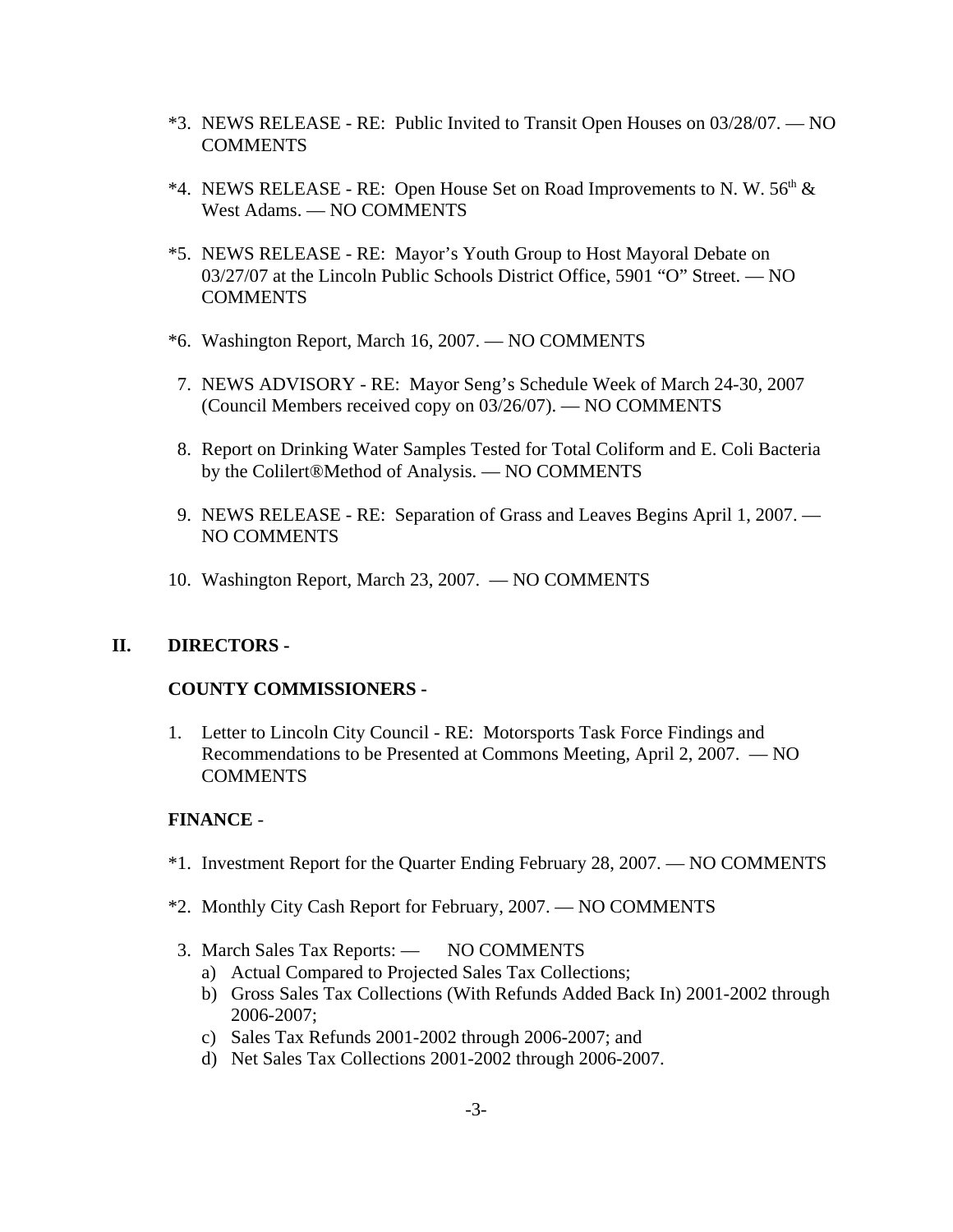#### **FIRE** -

- 1. Memo from Interim Fire Chief Wright RE: Pace Woods Donation for Diving Communications Equipment. — NO COMMENTS
- 2. Response Letter from Interim Fire Chief Wright to Mr. Pace Woods RE: Donation to Fund Underwater Communications Equipment. — NO COMMENTS

#### **HEALTH** -

\*1. NEWS RELEASE - RE: Lincoln-Lancaster County Environmental Awards Nominations Sought. — NO COMMENTS

#### **PLANNING COMMISSION FINAL ACTION** .....

\*1. Comprehensive Plan Conformance No. 07001 - Permanent Conservation Easement South 105<sup>th</sup> & "A" Streets - Resolution No. PC-01042. — NO COMMENTS

#### **PUBLIC WORKS & UTILITIES -**

- \*1. ADVISORY RE: Public Meeting Northwest  $56<sup>th</sup>$  & West Adams Project #701906. — NO COMMENTS
- \*2. Memo on Policy for \$750,000 Bond Money. NO COMMENTS

#### **URBAN DEVELOPMENT** -

\*1. Street and Alley Vacation No. 07001, 84th Street Right-of-Way South of Highway 2. — NO COMMENTS

## **III. CITY CLERK -**

City Clerk Joan Ross stated on their Agenda today, Items 1 & 2 will be called together. *[#1, Application of Playmakers, Inc. dba Playmakers Sports Bar & Grill for a Class C liquor license at 640 W. Prospector.; and #2, Manager application of Ryan W. French for Playmakers, Inc. dba Playmakers Sports Bar & Grill at 640 W. Prospector.]* 

Items 5, 6, & 7 will be called together and they already know about the Motion-To-Amend. *[#5, 07R-79, Approving the Woodlands at Yankee Hill Conditional Annexation and Zoning Agreement between Carl and Vickie Schmidt, SAP-SE LLC, Midwest Net Lease Investors SE LLC, and Calruby LLC, and the City of Lincoln, relating to the annexation of approximately 194 acres of property generally located on the east side of 70th Street south of Yankee Hill Road.; #6, 07-45, Annexation 05015 - Amending the*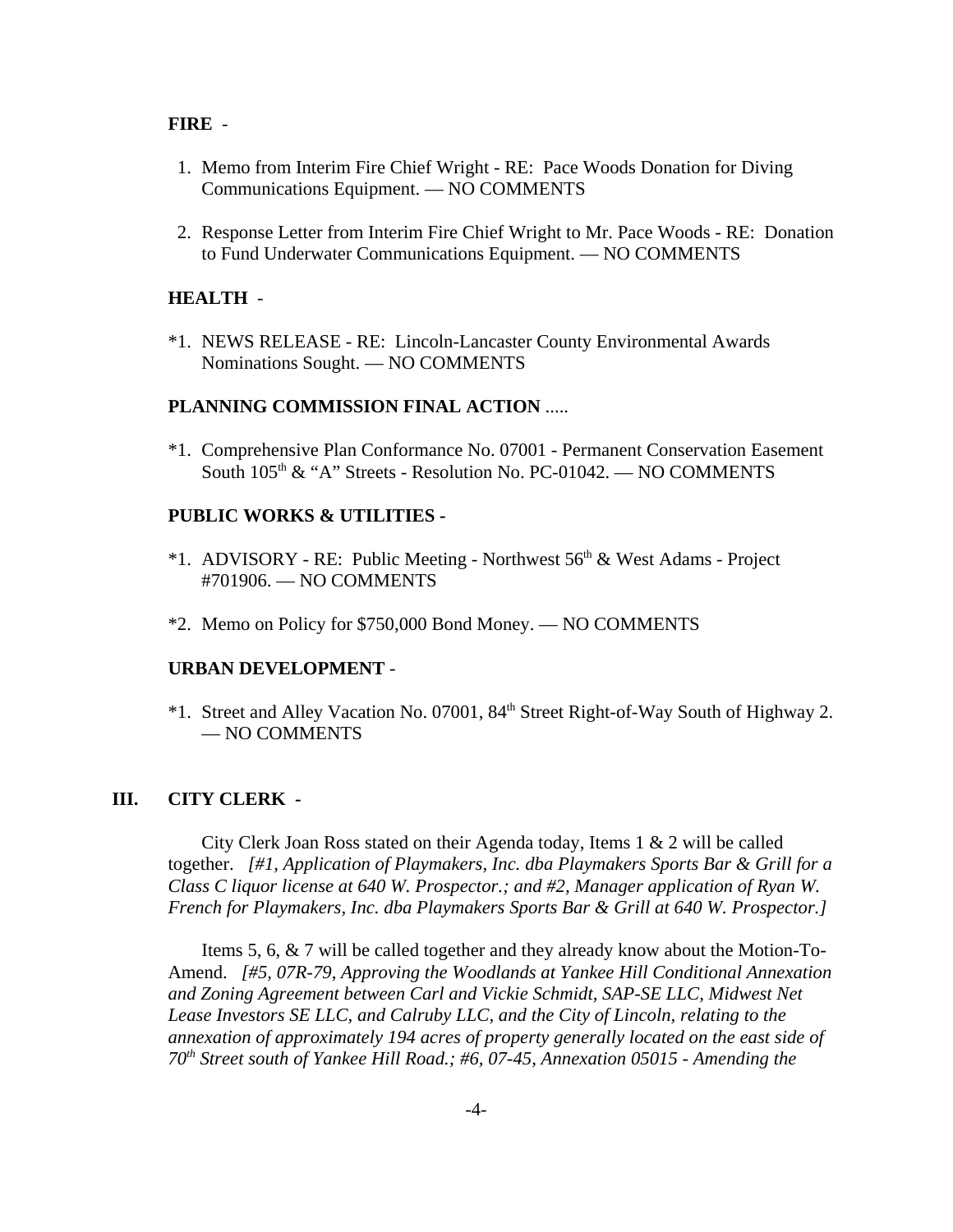*Lincoln Corporate Limits Map by annexing approximately 245 acres of property* generally located southeast of the intersection of S. 70<sup>th</sup> Street and Yankee Hill Road.; *and #7, 07-46, Change of Zone 05068 - Application of Carl Schmidt, Midwest Net Lease Investors, and SAP-SE, LLC for a change of zone from AG Agricultural District to R-3 Residential District for a planned unit development and approving a development plan for approximately 500 dwelling units and approximately 324,000 square feet of commercial and office area over the underlying R-3 zoning district, on property generally located southeast of the intersection of S. 70th Street and Yankee Hill Road. ]* 

Items 8 & 9 will be called together. *[#8, 07-47, Annexation 07001 - Amending the Lincoln Corporate Limits Map by annexing approximately 118 acres of property generally located at North 98th and O Streets.; and #9, 07-48, Change of Zone 07002 - Application of Waterford Estates, LLC, for a change of zone from B-2 Planned Neighborhood Business District to B-1 Local Business District and from AG Agricultural District to B-2 Planned Neighborhood Business District, R-3 Residential District and R-4 Residential District, on property generally located at North 98th and O Streets.]*

For Item 12, you have a Motion-To-Amend. *[#12, 07R-76, Accepting the report of new and pending claims against the City and approving disposition of claims set forth for the period of March 1 -15, 2007.]* 

Reminder on Item 22, you have a Motion-To-Amend. *[#22, 07-43, Amending Section 2.38.100 of the Lincoln Municipal Code to provide that the StarTran Advisory Board shall have final authority after first holding a public hearing to add or delete specific trips from regularly scheduled line service, adjust schedules, add new or adjust existing routes, and authorize special promotional fares, and to provide when such changes shall go into effect; by adding Section 2.38.125 to provide for notice of public hearing; and by adding Section 2.38.127 to provide for appeals from action of the StarTran Advisory Board.]* 

#### **IV. COUNCIL REQUESTS/CORRESPONDENCE -**

#### **JON CAMP -** NO COMMENTS

#### **JONATHAN COOK -** NO COMMENTS

- \*1. Email from Karl Fredrickson, Public Works & Utilities, answering question on residential street lighting, with link to web page. — NO COMMENTS
- \*2. Letter from Charles Calcaterra RE: Existing problems with Time Warner Cable. NO COMMENTS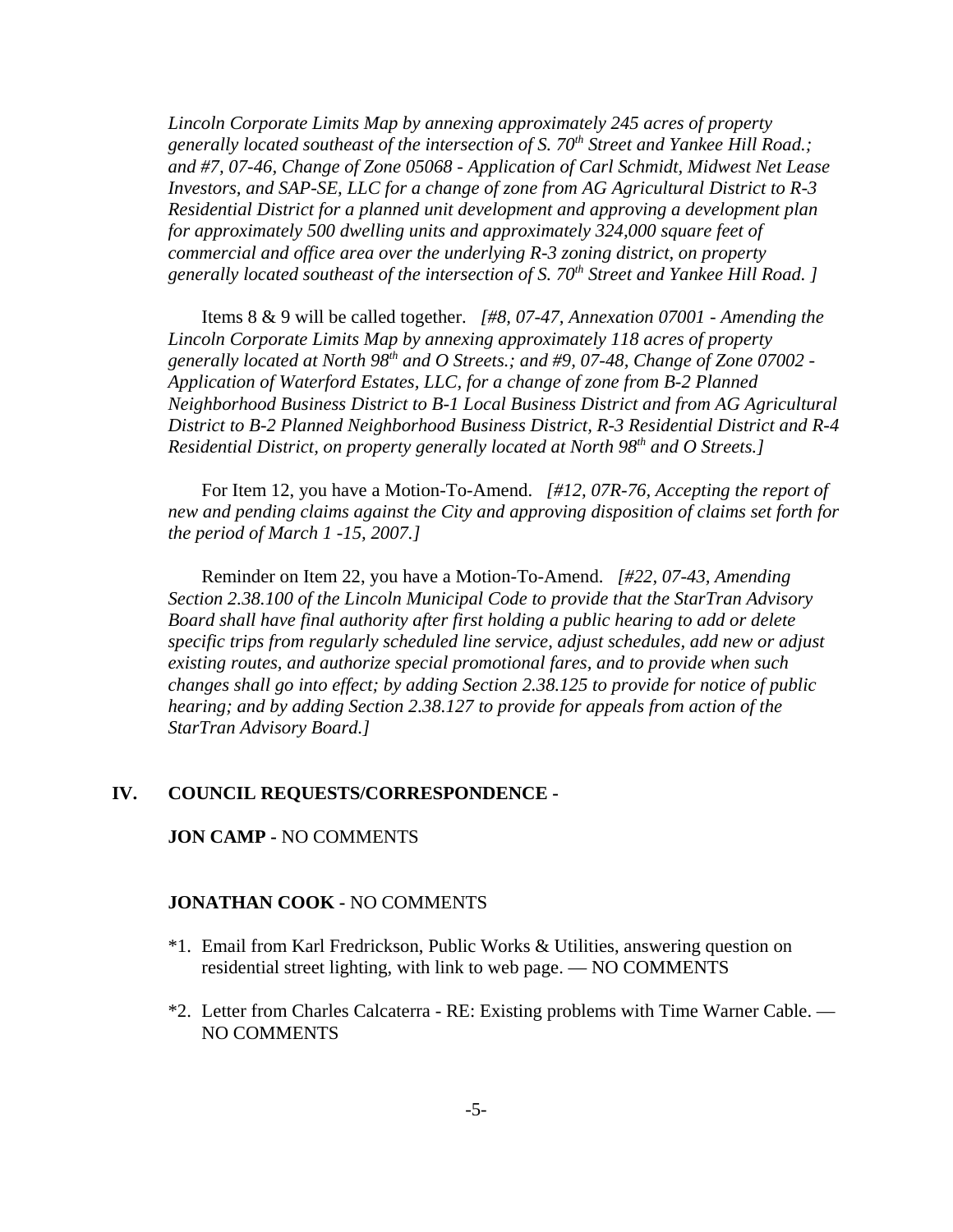3. Letter from Charles Calcaterra - RE: After communication with Time Warner Cable. — NO COMMENTS

## **ROBIN ESCHLIMAN -** NO COMMENTS

#### **DAN MARVIN -** NO COMMENTS

#### **ANNETTE McROY** - NO COMMENTS

\*1. Letter from Shelley Zaborowski - RE: Proposed motorsports complex location. — NO COMMENTS

#### **KEN SVOBODA -** NO COMMENTS

## **PATTE NEWMAN** - NO COMMENTS

1. E-Mail from Jane McDonald - RE: Calvert Recreation Center. — NO COMMENTS

#### **V. MISCELLANEOUS** -

- \*1. Email from Shannon McGovern RE: Drag strip location. NO COMMENTS
- \*2. Email from Shannon McGovern RE: Thoughts on Motorsports opportunities. NO COMMENTS
- \*3. Email from J. R. Brown RE: Motorsports Task Force. NO COMMENTS 3a) Email from J. R. Brown providing link to Motorsports Task Force Survey website. — NO COMMENTS
- \*4. Letter from an anonymous writer RE:  $48<sup>th</sup>$  and Vine Streets. NO COMMENTS
- 5. Letter with newspaper article from Nancy Russell RE: Dr. Johns store. NO **COMMENTS**
- 6. Email from Bruce Focken RE: Time Warner problems. NO COMMENTS
- 7. Email & link to article from SW Mc RE: Midwest Motorsports promoting pledges and support for Nebraska Motorplex. — NO COMMENTS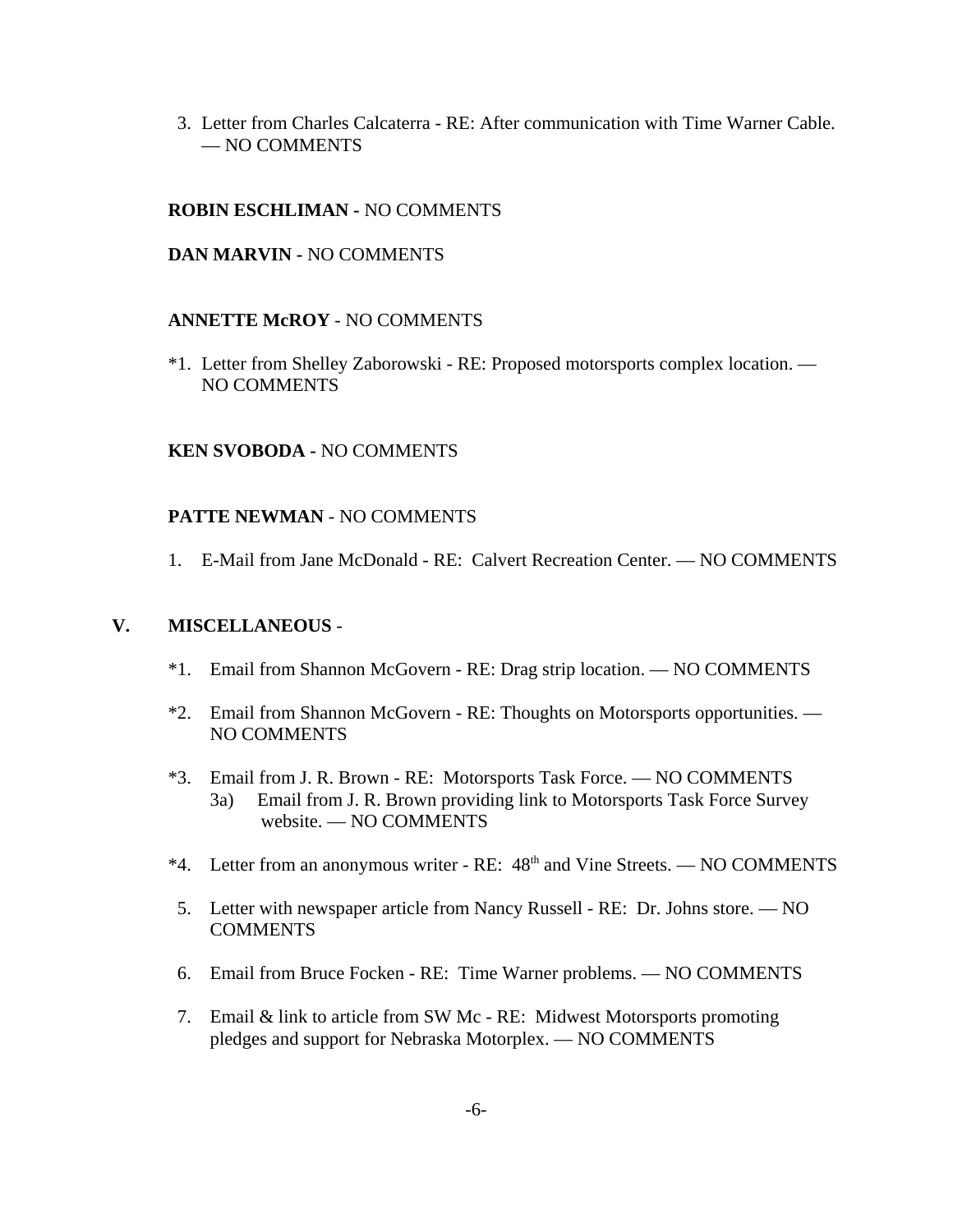- 8. Email from Trent & Mona Welsh RE: Continuing problems with Time Warner Cable which are not user issues. — NO COMMENTS
- 9. Email from Darryll Pederson RE: Proposed actions on StarTran. NO COMMENTS
- 10. E-Mail from Richard Batten RE: Time Warner Navigator software. NO **COMMENTS**
- 11. E-Mail from Dan Trausch RE: Time Warner-The Cable Advisory Board. NO COMMENTS
- 12. E-Mail from Joel Ludwig RE: City-County Common Meeting on Motorsports Task Force Report. — NO COMMENTS
- 13. Letter from Dolores Beckmann; Helen Ann Ubick; and Grace Mills RE: The proposed StarTran route and hour changes. — NO COMMENTS

# **AD D E N D U M - (April 2nd)**

## **I. MAYOR -**

- 1. NEWS ADVISORY RE: Mayor Seng's Public Schedule Week of March 31 through April 6, 2007 - Schedule subject to change. — NO COMMENTS
- 2. NEWS RELEASE RE: New Pedestrian Buttons Installed At Downtown Intersection. — NO COMMENTS

## **II. CITY CLERK - NONE**

## **III. CORRESPONDENCE**

- **A. COUNCIL REQUESTS/CORRESPONDENCE NONE**
- **B. DIRECTORS AND DEPARTMENT HEADS NONE**
- **C. MISCELLANEOUS**
- 1. E-Mail from Will Thomas RE: The proposed StarTran route and hour changes. NO COMMENTS